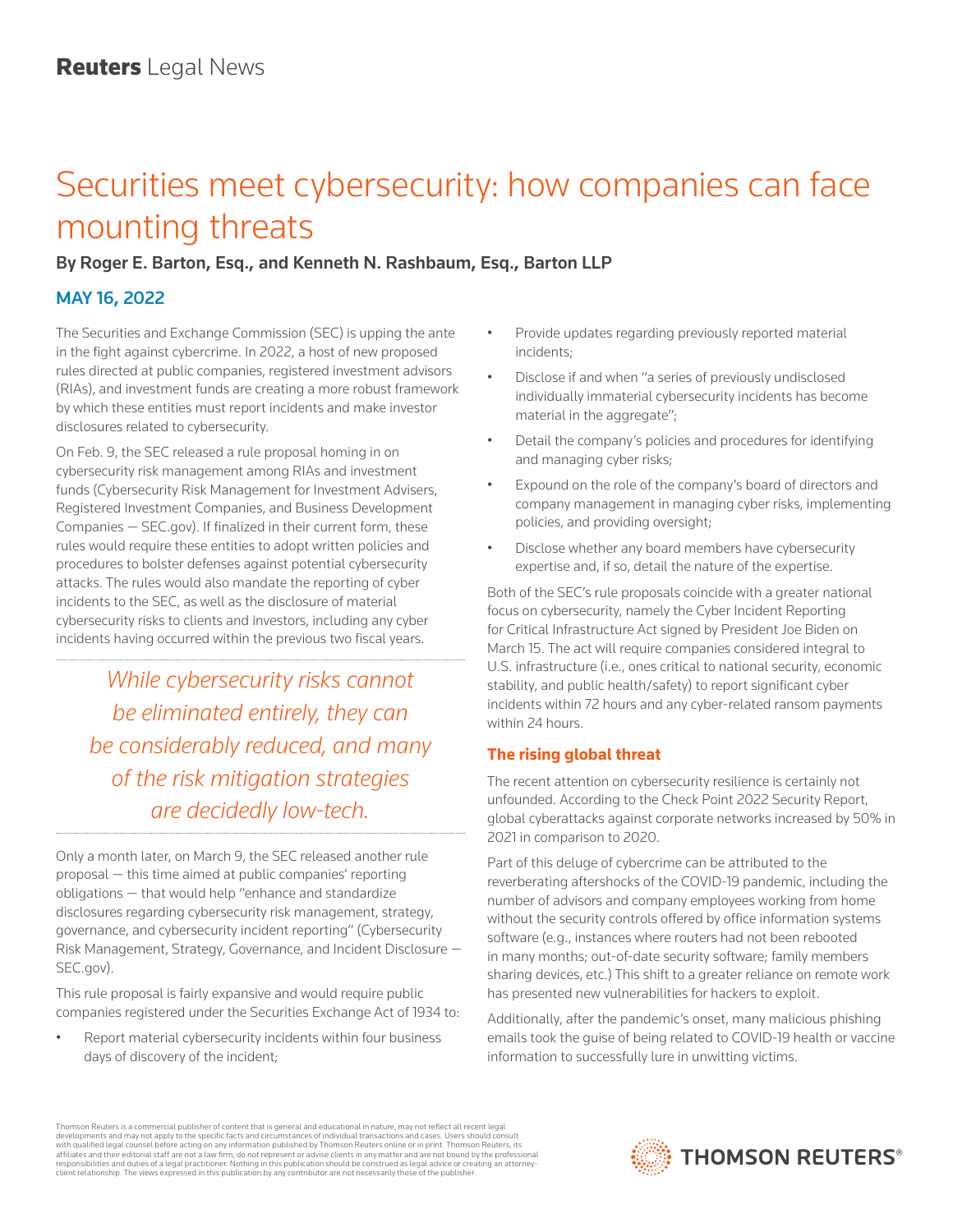# **COMMON TYPES OF CYBER ATTACKS**

Phishing: Fraudulent emails (which often appear to be from a reliable source) with links that can grant hackers access to a device or network



Malware: Malicious software that infects a computer, such as ransomware which is designed to prevent a victim company from accessing its own data until a ransom is paid



Denial-of-service (DoS): Overwhelming a system or network with traffic and rendering it unable to respond effectively to legitimate service requests



Password attack: Obtaining a user's password information through any of a variety of methods

Man-in-the-middle (MITM): When a cybercriminal is able to "eavesdrop" on or intercept data sent between two parties

One cybercrime tactic that gained steam in 2021 was the deployment of ransomware. In February 2022, the Cybersecurity & Infrastructure Security Agency (CISA) released a joint Cybersecurity Advisory with authorities from the U.K. and Australia warning of an uptick in ransomware attacks during 2021 (Alert AA22-040A: 2021 Trends Show Increased Globalized Threat of Ransomware).

While the advisory notes that many of the victimized companies in 2021 were high-value targets (such as the Colonial Pipeline Company, JBS Foods, and Kaseya Limited), the FBI has "observed some ransomware threat actors redirecting ransomware efforts away from 'big-game' and toward mid-sized victims to reduce scrutiny," the advisory states. That is to say, regardless of size or sector, virtually any company has the potential to become a target for malicious actors.

### **What companies and advisors can do**

While cybersecurity risks cannot be eliminated entirely, they can be considerably reduced, and many of the risk mitigation strategies are decidedly low-tech. Some can be implemented without thirdCredit: Graphic provided by the authors' firm

party forensic consultants. More significantly, though, they may be required by best practices, clients (particularly institutional clients), and carriers of technology errors and omissions and professional liability insurance.

*Review, update, and test the security incident response plan. The time to see if the plan works is not when the red skull appears on your screen.*

Implementation and documentation of the following safeguards can reduce legal risk, but also business risk that could arise from loss of the company or advisor's reputation and the confidence of investors following a successful cyberattack.

(1) Prepare a data inventory and map showing what personal and protected financial information you have, where it is used and